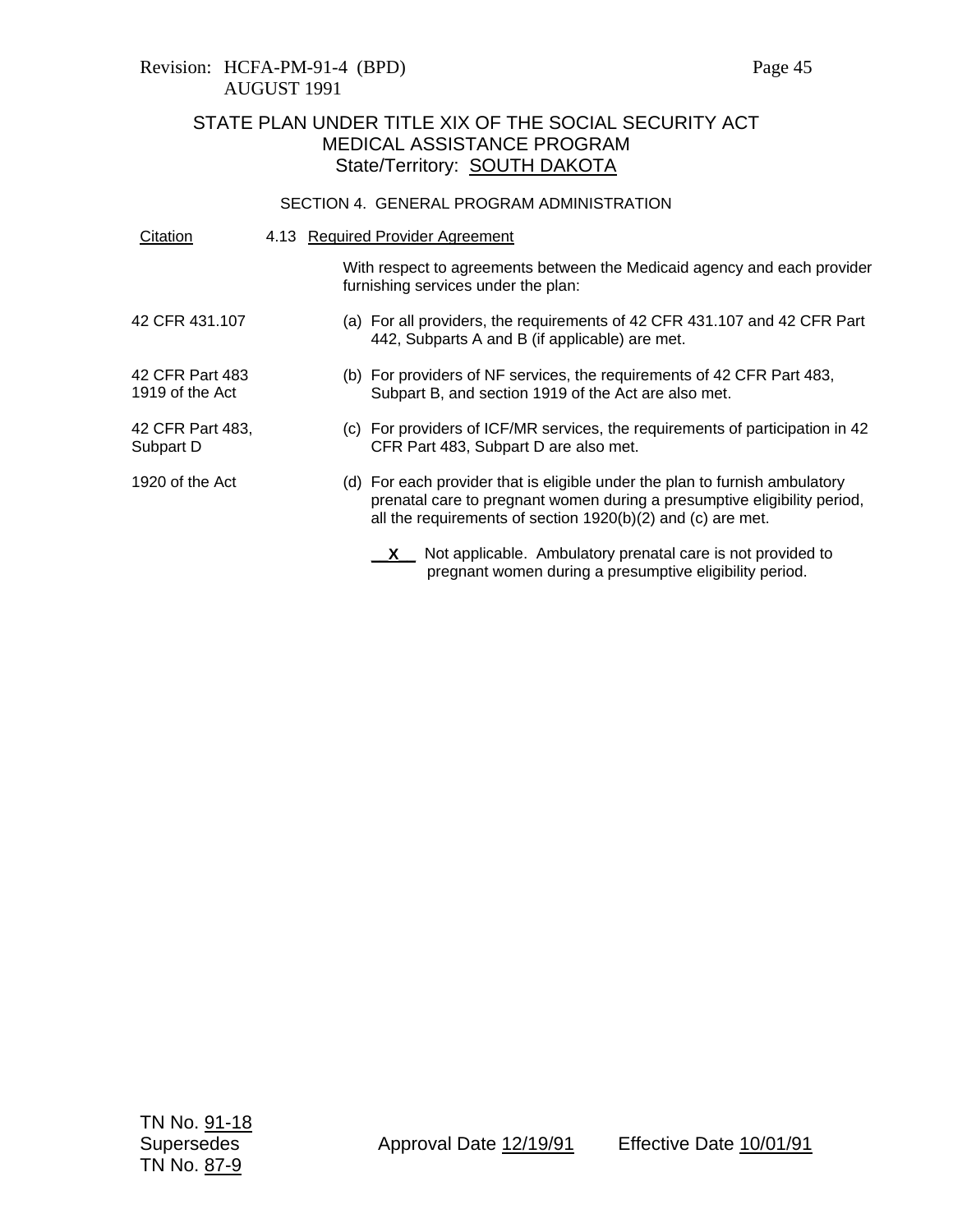## STATE PLAN UNDER TITLE XIX OF THE SOCIAL SECURITY ACT MEDICAL ASSISTANCE PROGRAM State/Territory: **SOUTH DAKOTA**

#### SECTION 4. GENERAL PROGRAM ADMINISTRATION

Citation 4.13 Required Provider Agreement (continued)

1902(a)(58) and 1902(w) of the Act

- (e) For each provider receiving funds under the plan, all the requirements for advance directives of section 1902(w) are met:
	- (1) Hospitals, nursing facilities, providers of home health care or personal care services, hospice programs, health maintenance organizations and health insuring organizations are required to do the following:
		- i. Maintain written policies and procedures with respect to all adult individuals receiving medical care by or through the provider or organization about their rights under State law to make decisions concerning medical care, including the right to accept or refuse medical or surgical treatment and the right to formulate advance directives;
		- ii. Provide written information to all adult individuals on their policies concerning implementation of such rights;
		- iii. Document in the individual's medical records whether or not the individual has executed an advance directive;
		- iv. Not condition the provision of care or otherwise discriminate against an individual based on whether or not the individual has executed an advance directive;
		- v. Ensure compliance with requirements of State Law (whether